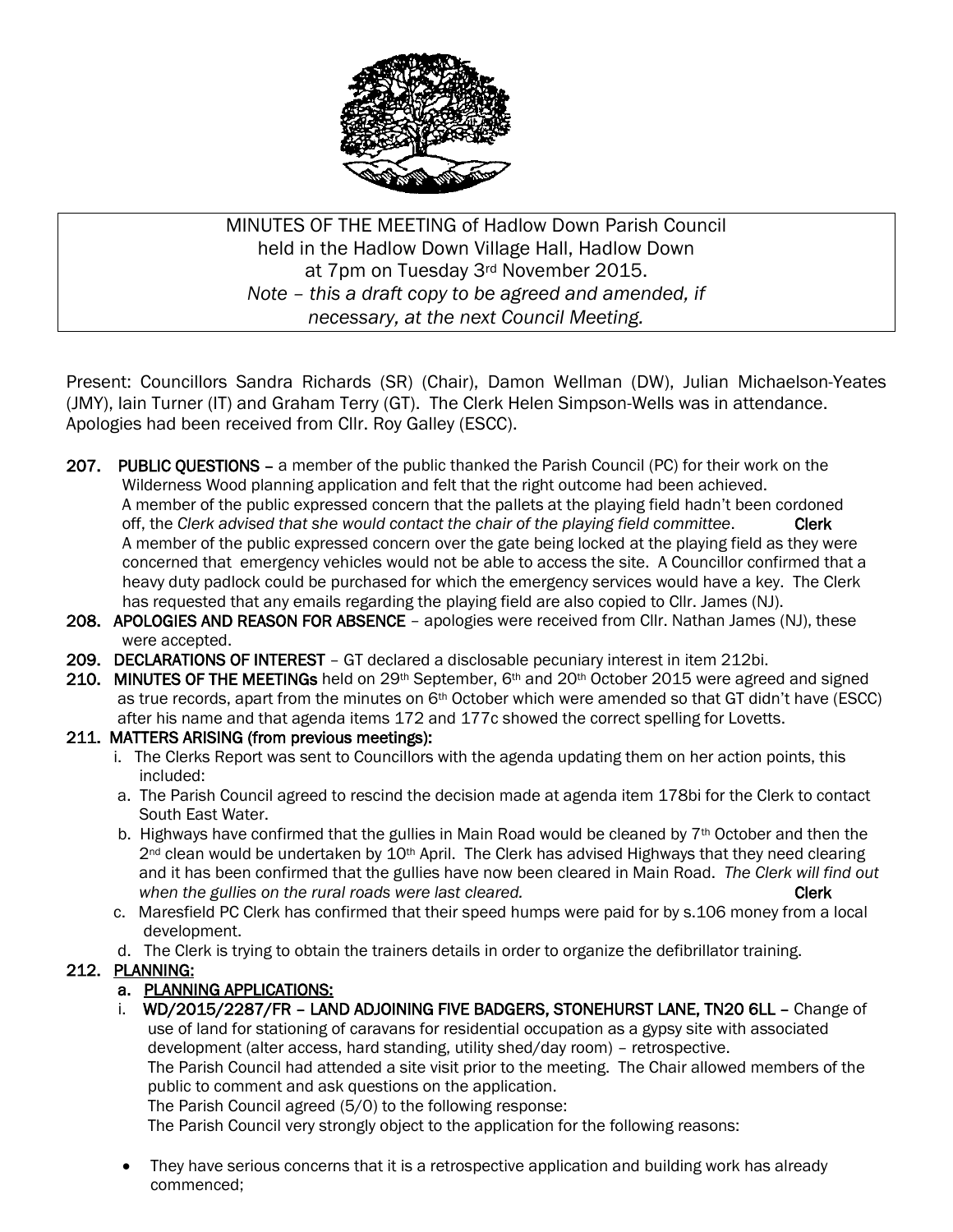- It goes against s.25 of Planning Policy for Traveller Sites regarding new traveller site development in open countryside;
- It goes against s.27 of Planning Policy for Traveller Sites as it is in an Area of Outstanding Natural Beauty;
- In accordance with The High Weald AONB Management Plan 2014-19 the natural beauty of the area should be conserved and enhanced and this isn't achieved by the proposed development;
- EN27 Wealden Local Plan Policy the layout and design of the development isn't in keeping or suitable for the surrounding area;
- The applicant claims that there was a gap in the hedge where the new entrance is located however Councillors were unable to find a record of this and the entrance has also been further widened;
- The septic tank is currently an environmental hazard because of the soakaway on clay soil and the additional number of people using it.

The PC believe that the new application is still covered by WD/2013/2348/A and therefore believe that this consent has been breached in the following areas:

- Condition 1- 'The use hereby permitted shall be carried on only by Mr E J Moore, his wife and dependant children and shall be for a limited period, being the period during which the premises are occupied by them'. Mr Moore's parents have lived at the site which breaches this condition;
- Condition 5 'No floodlighting, security lighting or other external means of illumination of the site shall be provided, installed or operated at the site'. There is external lighting at the site which as well as breaching this condition also isn't suitable in an AONB;
- Condition 6 'No trees or hedges along the boundaries of the application site shall be cut down, uprooted or destroyed, nor shall any retained tree be topped or lopped, other than in accordance with the prior written approval of the Local Planning Authority. If any retained tree or hedge is removed, uprooted, destroyed or dies, a replacement tree or hedge shall be planted and that tree or hedge shall be of such size and species and shall be planted at such a time and in a position to be agreed with the Local Planning Authority'. Hedges have been uprooted, cut-down or destroyed at the site.

A Councillor requested that the Chair reiterate to members of the public to write to WDC or one of their District Councillors to express either their support or objection to the application.

Cllr. Graham Terry wasn't involved in any discussions regarding the following agenda item.

#### b. APPROVED PLANNING APPLICATIONS:

 i. WD/2015/1736/LB – Stockland Oast, Stockland Lane – Addition of a new high level window in the annexe.

## c. PLANNING MATTERS:

- i. Five enforcement notices for Land at Five Badgers have been issued by WDC, these were copied to Councillors prior to the meeting.
- ii. Planning applications received after issue of the agenda the Clerk proposed that the following be added to agendas 'any applications received between the date of issue of the agenda and the date of the meeting may be discussed and a response agreed at the meeting. Details of the application will appear on the village website and on Twitter'. This will enable planning applications that are received after the issue of the agenda to then be discussed at the PC meeting and a response agreed.. This will save extra meetings being required. The Clerk confirmed that a resident contacted her expressing concern over the proposal however the Clerk has reassured her that all members of the public, who are emailed a copy of the agenda, would receive notification of any applications received. The PC agreed to the proposal, the *Clerk will also arrange for Standing Orders to be changed to reflect this amendment and that the agenda is now issued a day earlier.* The contract that **Clerk**

### 213. REPORTS FROM CLLR. ROY GALLEY, ESCC & CLLRS. TOBY ILLINGWORTH/MICHAEL LUNN WDC – no reports received.

214. BANK RECONCILIATION: –for October 2015 was agreed and signed.

## 215. OTHER FINANCE MATTERS :

- i. Payments of £114 to SLCC Enterprises Ltd for training, £1200 to Wellers Law Group LLP for Playing Field Committee grant for legal fees, £30 to SSALC Limited for Planning Training and £792 to Compact Cutting for burial ground and play area maintenance that were signed at the 6th October meeting were ratified at this meeting..
- 216. COUNCILLORS ROLES AND RESPONSIBILITIES the Chair proposed that IT take over responsibility for the Emergency Plan, Highways, Rights of Way and Strengthening Local Relationships meetings, this was seconded by JMY and agreed by all. It was proposed by the Chair that NJ, JMY and IT meet to discuss the Emergency Plan.

## 217. REPORTS FROM COUNCILLORS (COUNCIL MATTERS AND OUTSIDE BODIES):

i. Cllr. Graham Terry advised that there were more caravans, horseboxes and a number of cars at Cart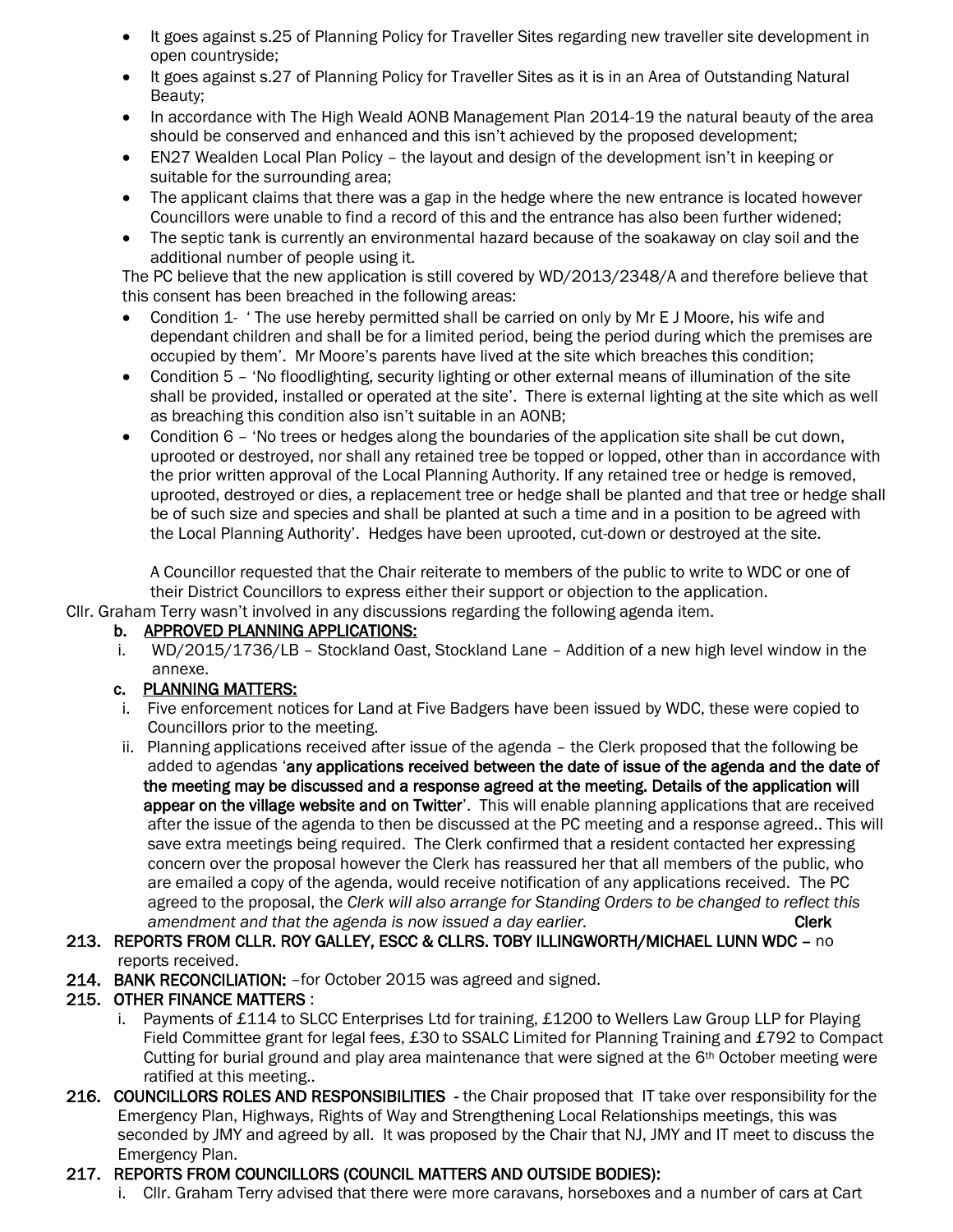Lodge, WDC have been contacted.

 ii. Cllr. Damon Wellman confirmed that one of the aprons had been completed at the gully on Main Road opposite Tinkers Lane, however at the other gully a tiny apron had been installed which wasn't effective and the gully was now covered with debris. The *Clerk will contact Highways.* Clerk The Chair confirmed that the requested berms had now been installed in Dog Kennel Lane and Criers Lane.

The Clerk will contact Highways again about the rattling cover east of Little England Farm. Clerk iii. Cllr. Julian Michaelson-Yeates advised that he was due to attend planning training.

218. NEW COMMUNITY CENTRE – the Chair confirmed that a meeting was being held with WDC on  $9<sup>th</sup>$  November regarding a Neighbourhood Area and Community Right to Build. Bob Lake has confirmed that he is awaiting receipt of the pre-feasibility study.

 The Clerk confirmed that she had a discussion with representatives from DCLG (Department for Communities and Local Government) and the Solicitor at a Clerks training event and DCLG would be sending her further information regarding Neighbourhood Areas and Community Right to Build.

- 219. HOUSING NEEDS SURVEY the Chair updated the PC on the responses received so far, the closing date has been extended till the end of this week.
- 220. PROTECTION OF ASSETS FROM UNAUTHORISED USERS the Clerk and NJ had met with the PCSO at the playing field, the Clerk updated the meeting on PCSO Davies' recommendations, NJ will also be updating the Playing Field committee at their next meeting. *The Clerk will contact the Chair of the Playing Field Committee regarding the suggestion of a padlock made at agenda item 207.* Clerk
- 221. NEIGHBOURHOOD AREA also discussed at agenda item 218. The PC had received written confirmation that at the HDCC extraordinary meeting on 19th October 2015, the committee agreed for the PC to notify WDC of the PC's support for Hadlow Down being designated as a Neighbourhood Area and to request a meeting with WDC to discuss this.

It was decided that at this stage no-one would attend the AirS Neighbourhood Planning training.

- 222. CRIME UPDATE the PC have been advised of the theft of a handbag from a car in Stonehurst Lane and a smash and grab theft from outside some stables, a blue Peugeot was in vicinity at the time of the thefts. There has also been a break in at Scull Wood and the theft of cable from there, also a residential post box at Curtains Hill has been stolen.
- 223. REVISED PROPOSED MODIFICATIONS TO THE AFFORDABLE HOUSING DELIVERY LOCAL PLAN CONSULTATION - no response made. Comments on the need for the right infrastructure will be made on the Local Plan: Issues, Options and Recommendations consultation.
- 224. RISK ASSESSMENTS DW will arrange for them to be completed and will report back at the next meeting. The *Clerk will contact the Chair of the Playing Field committee regarding the bonfire risk assessment for 2016.* Clerk

# 225. HIGHWAYS MATTERS:

- i. Wealden Roads Watch Cllrs agreed to give the Wealden Roads Watch Team permission to undertake Speed Watch sessions within the village boundary. JMY updated the PC on the discussions at the WDALC (Wealden District Association of Local Councils) meeting regarding LED speed signs.
- ii. Forthcoming works in Tinkers Lane on  $7<sup>th</sup>$  and  $8<sup>th</sup>$  December between 930 1530 Tinkers Lane will be closed from the junction with Main Road to the junction with the U7869 Riverside in order that BT can carry out repair works.
- 226. LAND AT ENTRANCE TO PLAYING FIELD the Chair updated the meeting on the site visit. She proposed, and it was agreed by all, that the boundary on the south side of the transferred land be in line with the hedgeline, the *Clerk will write to the Trust to confirm.* The *Clerk* Clerk

# 227. CLERK'S MATTERS:

- i. The Clerks hours were agreed and signed
- ii. Update from the Clerks review The Chair and NJ had undertaken the Clerks annual review. Councillors have been sent a copy of the policy schedule. The Clerk is waiting for information regarding the new policies required for the Transparency Code. The Chair confirmed that the Clerk will be working on archiving her emails and is looking into the possibility of electronically archiving them.
- iii. Computer back-ups the Clerk confirmed that the emails were now being backed-up.
- iv. Litter picking at the play area the Clerk advised that the seasonal contract at the play area finished at the end of October and would start again in March, she requested that if people see litter there that they pick it up.
- v. Parish Assembly options for speakers for the Parish Assembly were discussed, the Clerk will send an invitation to the local MP.
- 228. ACCOUNTS FOR PAYMENT the following payments were agreed and cheques were signed: